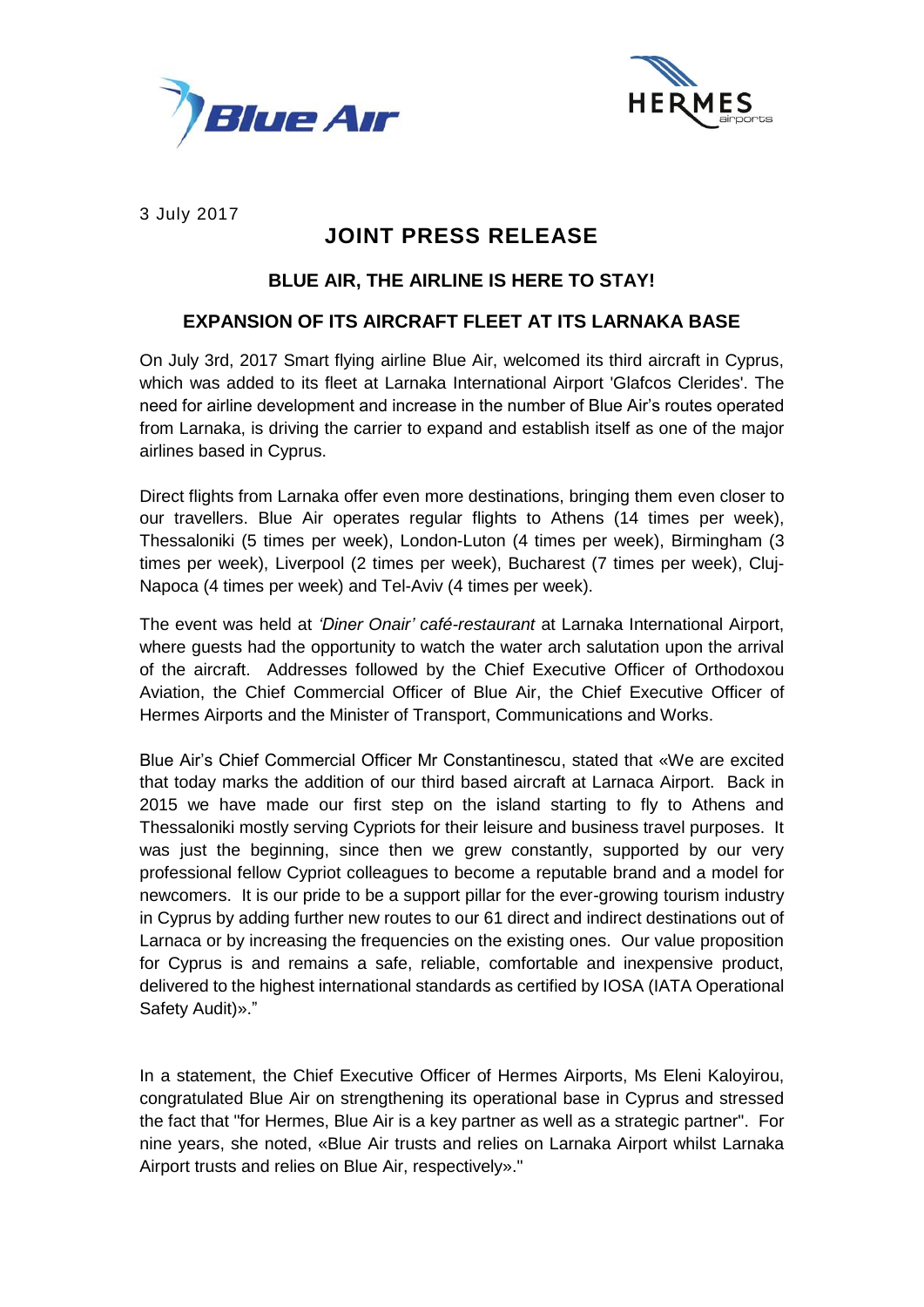



«From our side, as Hermes, I would like to reassure Blue Air, as well as all our business associates and partners, that we will continue to be on your side and support you with all our strength," Ms Kaloyirou concluded.

Book your tickets online on [www.blueairweb.com](http://www.blueairweb.com/) , through Blue Air's telephone centre at 22755300 or through the Collaborating Travel Agents.

### **About Blue Air**

Blue Air has been operating for 12 years, now offering flights to over 100 direct routes in Belgium, Cyprus, Denmark, Finland, France, Germany, Greece, Ireland, Israel, Italy, Norway, Portugal, Romania, Sweden, Spain and the United Kingdom. The company has eight operational bases, in Bucharest, Bacau, Cluj-Napoca, Constanta, Iasi, Larnaca, Liverpool and Turin.

Blue Air has been present in Cyprus since 2008, while in January 2015, the airline established a base in Larnaca, Cyprus. The Smart Flying airline is offering flexible flight frequencies, an excellent on board experience, affordable and convenient prices for everyone, being commitment to offering a seamless and convenient travel to our Cypriot passengers, who have highly recognized Blue Air's high standards in terms of safety, security, punctuality and constant improvement.

Blue Air has received the certificate of IATA Operational Safety Audit (IOSA) from the International Air Transportation Association (IATA) for its outstanding operational standards and it is also a full IATA member.

Blue Air is operating a fleet of Boeing 737 aircrafts, with retrofitted interior with state of the art Recaro seats allowing passengers a better and more comfortable experience during their flight.

Blue Air's General sales agent in Cyprus is Orthodoxou Aviation ltd.

### **About Hermes Airports**

- Hermes Airports Ltd is the operator of the two International Airports of the Republic of Cyprus. The consortium consists of 9 shareholders comprising of Cypriot and International investors. Overall, more than 8.5 million passengers travel through Larnaka and Pafos International Airports, annually.
- It is estimated that about 100 additional jobs are created for each additional flight arriving at Cyprus' airports. In total, more than 12,700 jobs in the tourism industry across Cyprus are sustained by the operation of Larnaka and Pafos International Airports. With an annual contribution of more than 500 million Euros to the economy of Cyprus, corresponding to approximately 3% of the Cyprus GDP, Larnaka and Pafos International Airports are justifiably considered to be among the major drivers of economic growth in the country and are acknowledged as key generators of thousands of jobs.
- For more information or high resolution photographs, please contact the Press Office, Tel. +357 24 742165. E-mail: pressoffice@hermesairports.com P.O Box 43027, 6650 Larnaka International Airport, Republic of Cyprus.